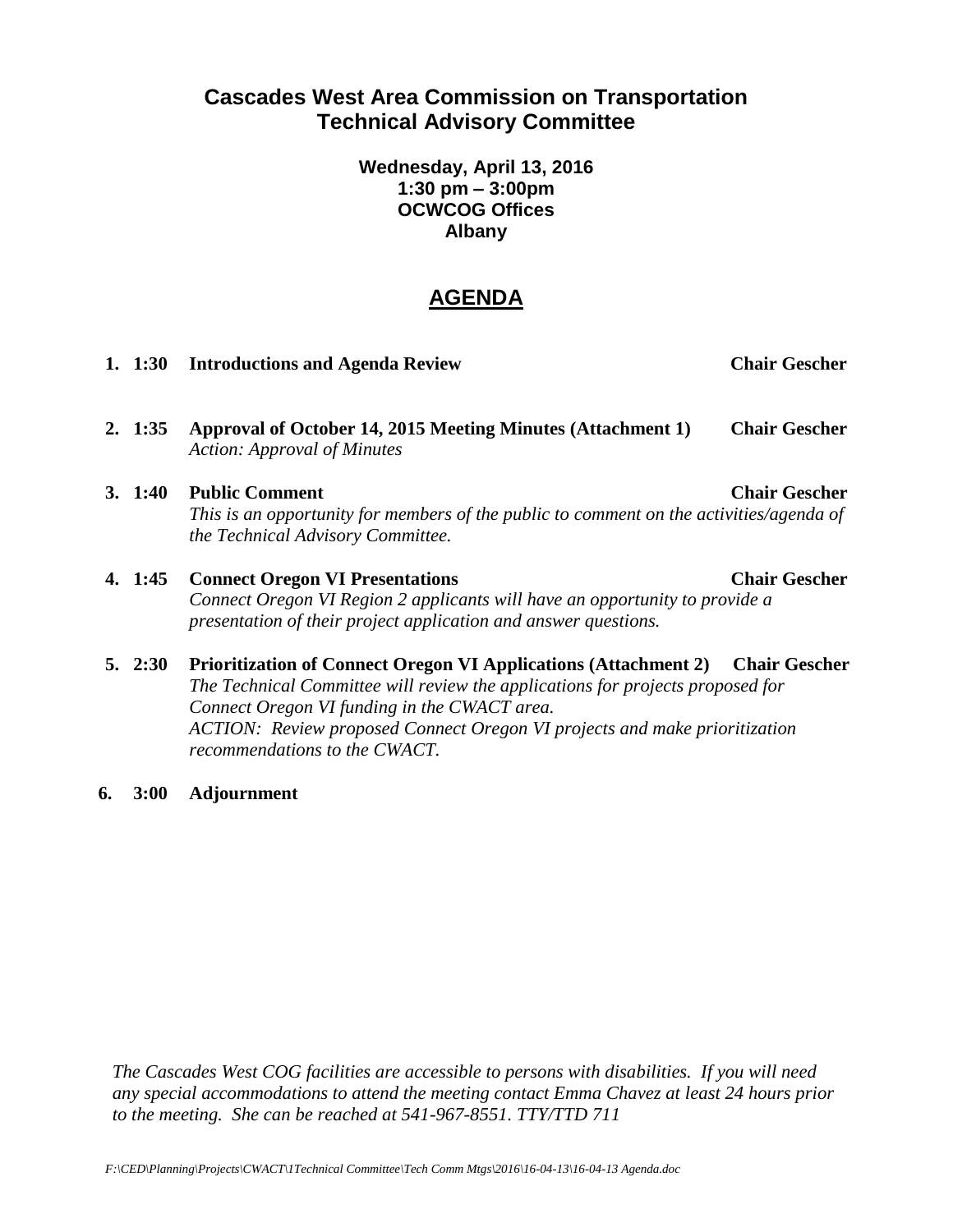## **DRAFT MINUTES**

## **Cascades West Area Commission on Transportation Technical Committee Meeting Wednesday, October 14, 2015 Cascades West Center, Albany Oregon**

**Attendees:** Chuck Knoll, Linn County; Derrick Tokos, City of Newport; Greg Gescher, City of Corvallis; Joe Graybill, City of Sweet Home; Josh Wheeler, Benton County; Lila Bradley, City of Lincoln City; Tracy Baily, Confederated Tribes of Siletz; Theresa Conley, Albany Area MPO; and Valerie Grigg Devis, ODOT Region 2.

**Staff:** Charlie Mitchell, OCWCOG; Tarah Campi, OCWCOG; and Emma Chavez, OCWCOG.

#### **1. Welcome and Introductions**

Meeting opened at 1:32 pm by Charlie Mitchell. Introductions were conducted.

**2. Approval of Minutes of April 9, 2014 and September 9, 2015 Meeting** April 9, 2014; motion made by Joe Graybill, seconded by Lila Bradley. Minutes approved by consensus.

September 9, 2015; the date on the minutes needs to be corrected to September 9, 2015. With that change; motion made by Josh Wheeler, seconded by Greg Gescher. Minutes approved by consensus.

#### **3. Public Comment Opportunity**

There were no comments from members of the public.

#### **4. Connect Oregon VI**

Valerie Grigg Devis advised that the OTC approved Connect Oregon VI, authorizing \$45 million for the program with a 30% match requirement. Applications were made available October  $5<sup>th</sup>$  and are due November  $20<sup>th</sup>$ . For additional details visit [http://www.oregon.gov/odot/td/tp/pages/connector.aspx.](http://www.oregon.gov/odot/td/tp/pages/connector.aspx)

Valerie emphasized on the importance of project life expectancy and the intermodal review. She also advised that project applicants will no longer be able to serve in the decision making committee but suggested for non applicants who are requested to serve the committee, to please do so.

Connect Oregon VI projects will be awarded August, 2016.

#### **5. Prioritization of STIP Enhance Proposals**

Members reviewed and discussed each project proposal. Project applicants who were present answered questions and clarified information as requested. After discussion and clarification, members ranked the projects.

#### STIP Enhance Project Prioritization:

- 1) Chapel Drive Bikeway Improvement Benton County
- 2) US 101: South of Bridge Streetscape City of Depoe Bay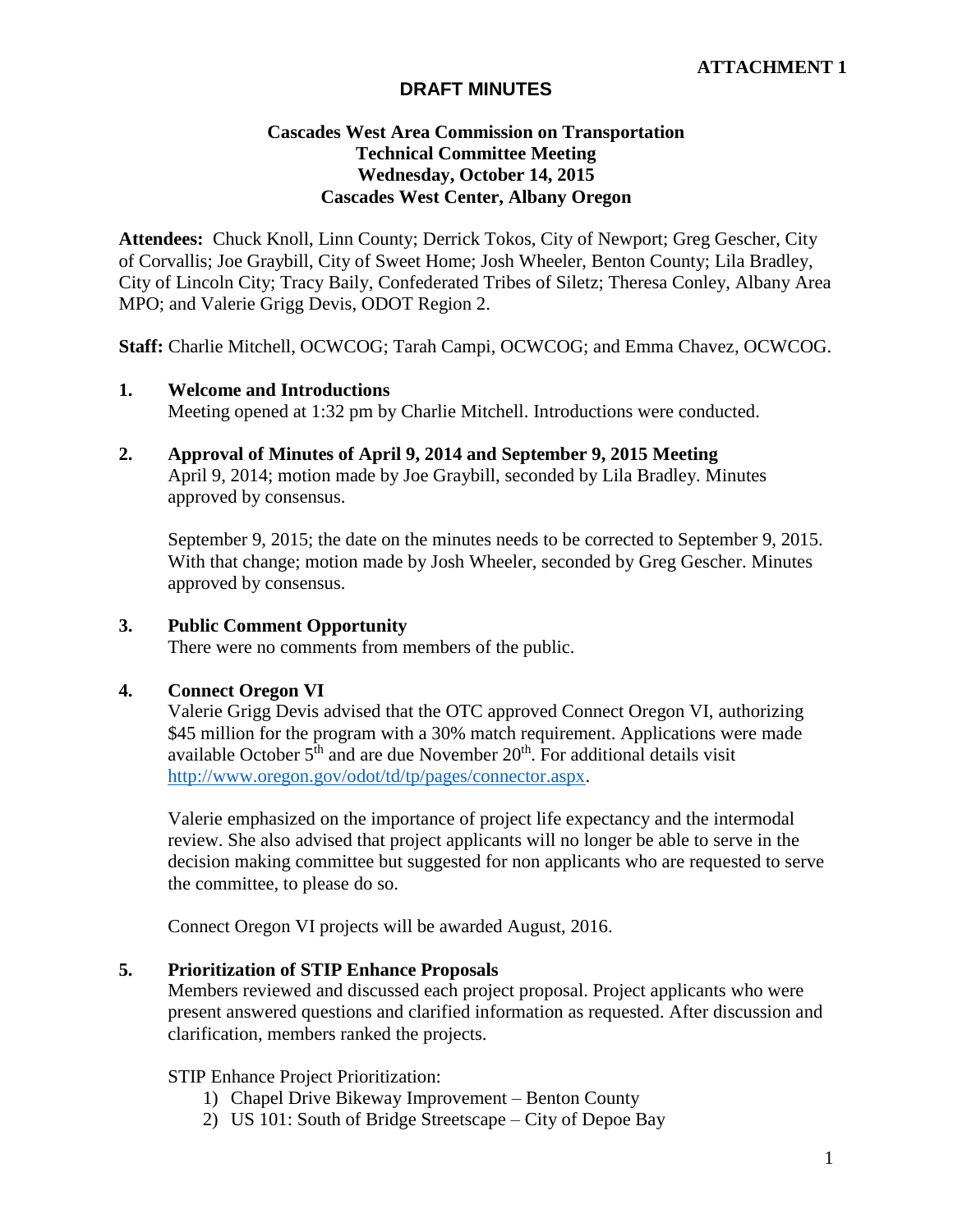## **ATTACHMENT 1**

- 3) US 101: NE  $25<sup>th</sup>$  to NE 36<sup>th</sup> Street Sidewalk Improvements City of Newport
- 4) Safe Routes to School Improvements for Sunrise Elementary School City of Albany
- 5) Public Transportation HUB at Linn-Benton Community College Linn-Benton Community College (LBCC)

## **6. Adjourn**

Meeting adjourned at 2:34 pm.

Minutes recorded by Emma Chavez.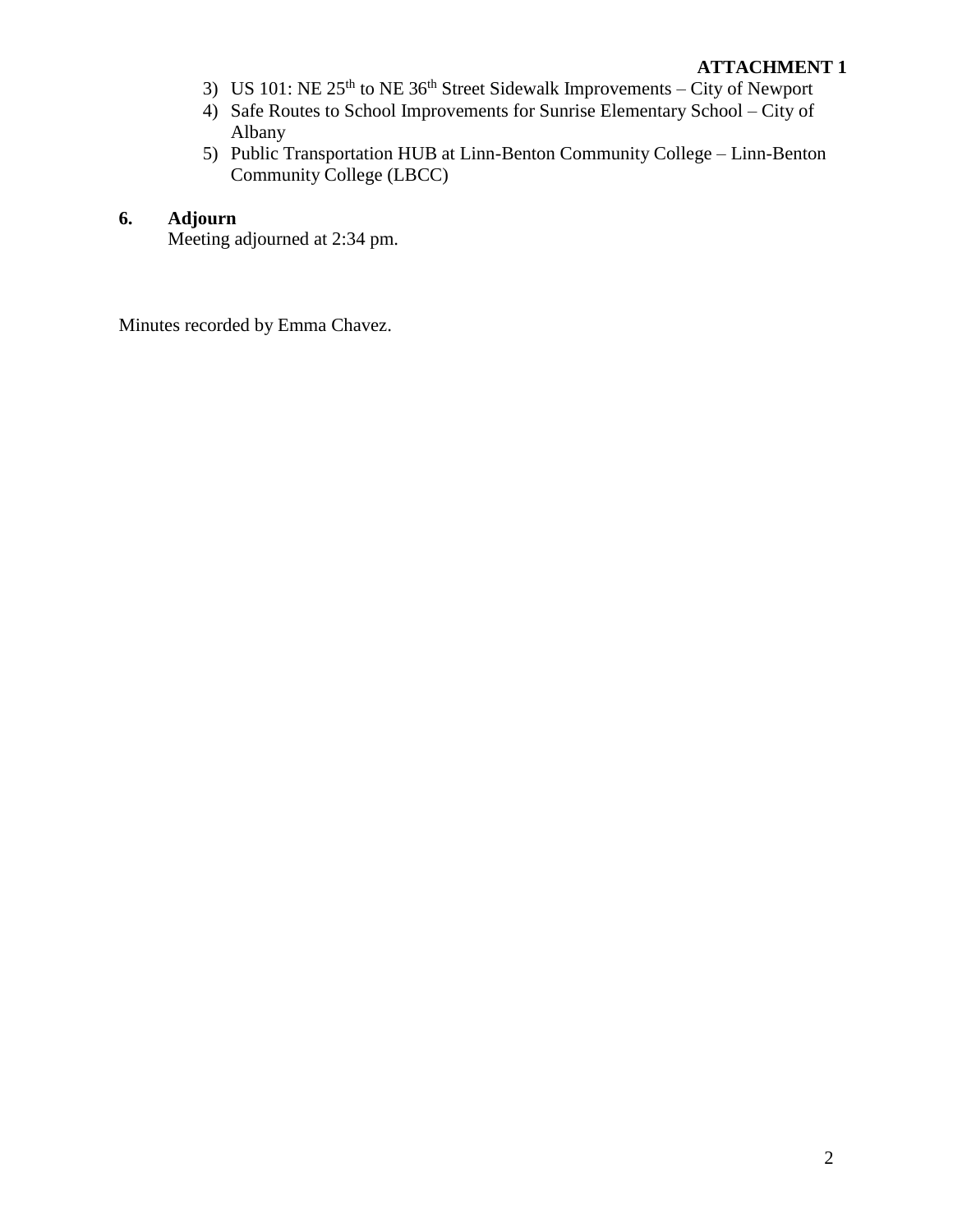ATTACHMENT 2

35 3

70 2

**8-9**

**5-9/16-26**

## 1 **ConnectOregon VI Application Log - Region 2** Sequential By App #

**M Marine 2M0388 City of Harrisburg Harrisburg Boat Landing \$ 450,000.00 \$ 315,000.00 \$ 135,000.00**

**Boatyard Environmental Work** 

**MODE MODE-FULL APP. # APPLICANT PROJECT NAME Total Project Cost CO GRANT Funds Requested Project Match Total Statutory & Economic Review Total Tier Modal Comm/OFAC Rating A Aviation 2A0364 City of Newport Newport Communication Ground-Link and AWOS update \$ 40,000.00 \$ 25,000.00 \$ 15,000.00** 67 2 **16-24 A Aviation 2A0394 City of Corvallis Rehabilitate Runway 9-27, Install Perimeter Fence \$ 6,422,222.00 \$ 642,222.00 \$ 5,780,000.00** 71 1 **11-24/14-26 M Marine 2M0361 Port of Newport International Terminal Shipping Facility \$ 6,532,577.00 \$ 4,000,000.00 \$ 2,532,577.00** 65 2 **2-9/17-26**

**M Marine 2M0427 Port of toledo**

**Building \$ 2,877,000.00 \$ 2,013,900.00 \$ 863,100.00**